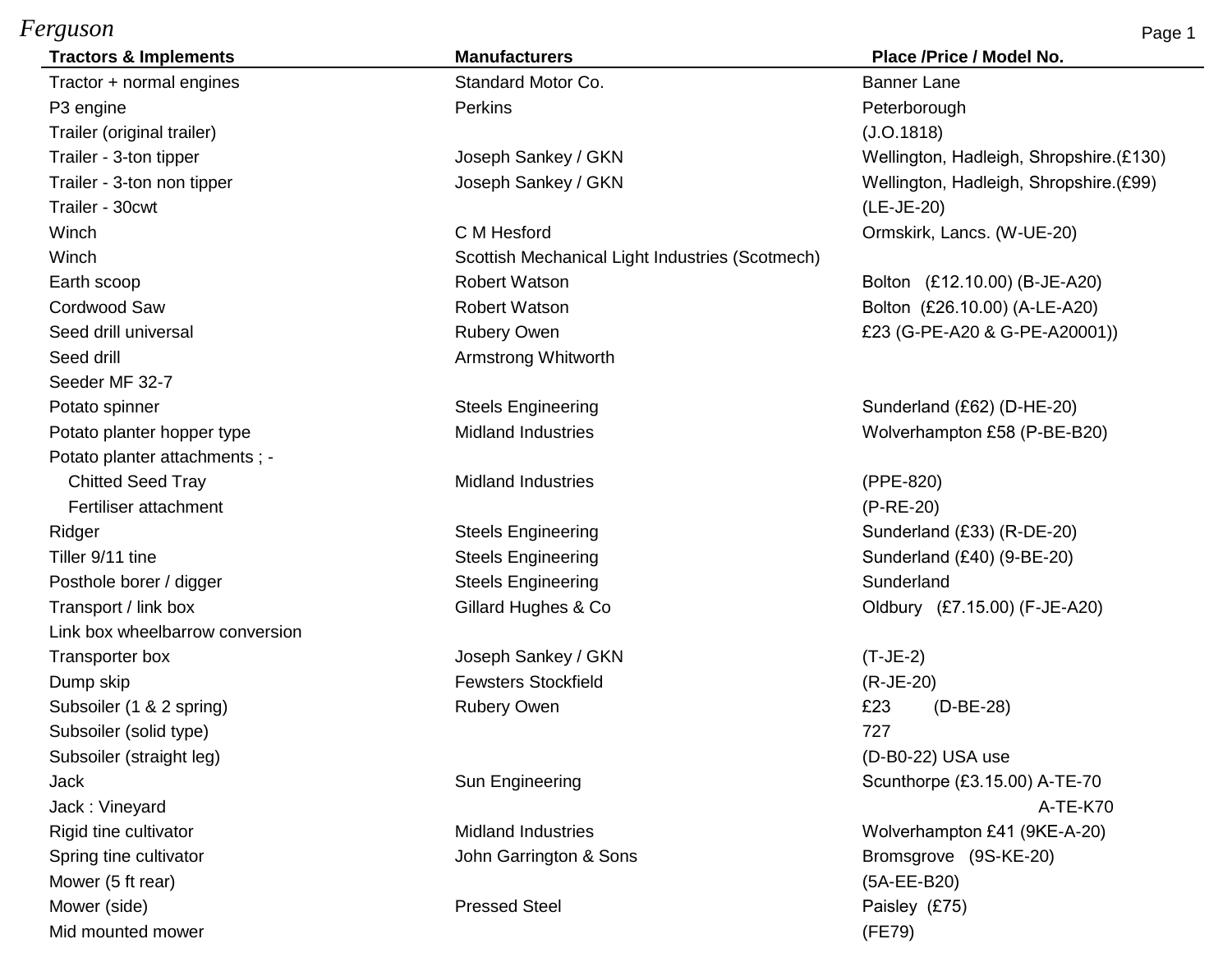# *Ferguson* Page 2

Buckrake (S-EE-20) Spring tooth harrow 3 section Thomas Blackburn & Sons Preston (£26) (K-BE-A21 &K-BE-A31) Low crop thinner ? High lift muck loader / banana Manure loader (L-UE-20) Fertiliser spinner (FF-30)

Half track 2002 and the set of the set of the set of the set of the set of the set of the set of the set of the set of the set of the set of the set of the set of the set of the set of the set of the set of the set of the Beet lifter:single & double row  $Ferguson$  (IL-HE-20 / 2-HE-20) Beet topper (L-HE-21) Row crop thinner (4P-KE-20) Top link (adjustable) Top link (adjustable) Tamkin Bros Hay Ladder News, 1980 and 1990 and 1990 and 1990 wellwinch Eng Sittingbourned Wellwinch Eng Sittingbourned and Medium pressure sprayer<br>Manure loader (Secrets are consumed by the secrets of the secrets are consumed by the secrets of the secrets o High clearance sprayer **Lenfield Eng** Verge trimmer Twose Tractor Mount roller Tractor Mount roller Firefighting pump Beresford Soil sifter **Pattison** 

#### **Implements Manufacturers Place /Price / Model No.**

Spike tooth harrow 3 section (S-BE-31) Spiked harrow heavy duty **Thomas Blackburn & Sons Preston (S-BE-41)** Belt Pulley **Standard Motor Co.** Banner Lane A-TE-66 Co. Pulley attachment assembly a control of the control of the control of the control of the control of the control of the control of the control of the control of the control of the control of the control of the control of th Weeder Weeder **Thomas Blackburn & Sons (M-KE-A21)** Muck spreader **Accord 2018** Joseph Sankey / GKN **E157.10.00** (A-JE-A20)

engine Armstrong Siddeley 2 cylinder diesel, later Standard petrol

Hammer mill Scottish Mechanical Light Industries (Scotmech) (H-LE-A20)

Fertiliser spinner (Fertiliser spinner

Beet lifter:single & double row

Trencher Astell Watts

# $Ferguson$  (IL-HE-20 / 2-HE-20) **Implements Manufacturers Manufacturers** Buckrake (4P-KE-20) Middle buster **Exercise Construction Thomas Blackburn &** Spring tooth harrow 3 section (21) Thomas Blackburn & Sack lift Sack lift E O Culverwell Spike tooth harrow 3 section Sussex Steerage Hoe **Subseter Constructs Constructs** John Garrington Spiked harrow heavy duty (B-KE-20) £68 with discs Thomas Blackburn & Steerage Hoe **Subset A-TE-66 Conner Conner Conner Conner Conner Conner Conner Conner Conner Conner Conner Conner Conner Conner Conner Conner Conner Conner Conner Conner Conner Conner Conner Conner Conner Conner Conner Conn** Gang steerage hoe **E12.18.00** Pulley attachment assembly (D-KE-20) with discs and the control of the control of the control of the control of the control of the control of the control of the control of the control of the c Low crop thinner ? Gang steerage hoe (ID-KE-20) wihout discs Weeder Maldon, Essex Thomas Blackburn & Muck spreader The Sittingbourne The Superintendent Stankey / GKN Low volume sprayer **Fixel Control** Fisons Pest Control Figh lift muck loader / banane<sub>ambridge</sub> (S-LE-20) cantilever (S-LE-21) Steels Engineering Manure loader (L-UE-20) and the contract of the contract of the contract of the contract of the contract of the contract of the contract of the contract of the contract of the contract of the contract of the contract of th cantilever Steels Engineering £45.00.00 (M-UE-20) Pick up baler **Manchester or Kilmarnock** (Massey Harris ? Manchester or Kilmarnock in Manchester or Kilmarnock

Pick up baler Tiverton (Massey Harris ? engine Armstrong Sid Half track 2. The set of the set of the set of the set of the set of the set of the set of the set of the set of the set of the set of the set of the set of the set of the set of the set of the set of the set of the set of Hammer mill Scottish Mechanical Light Industries (Scottish Mechanical Light Industries (Scottish Mechanical Li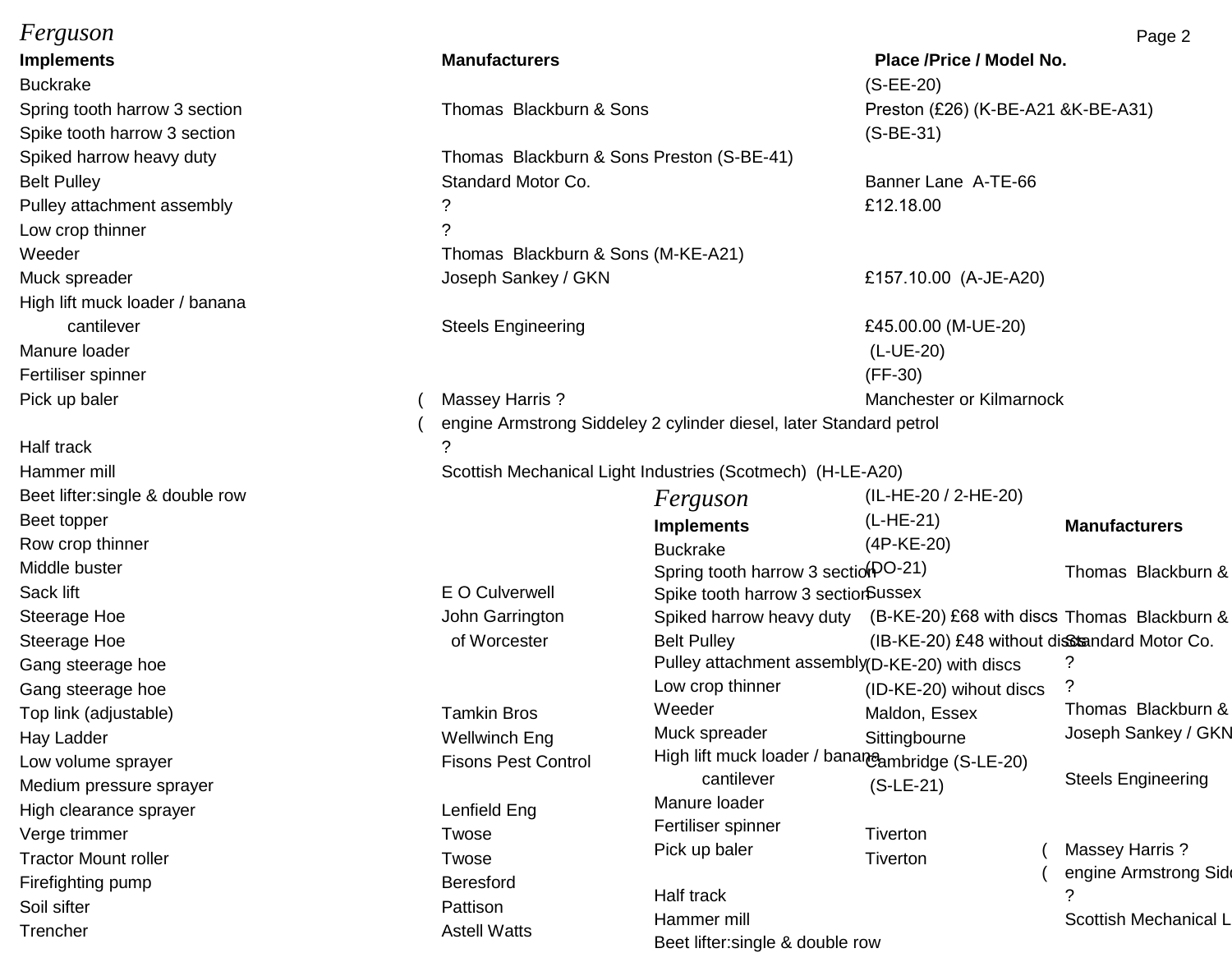## *Ferguson* Page 3

| <b>Implements</b>               | <b>Manufacturers</b>     | Place /Price / Model No.              |
|---------------------------------|--------------------------|---------------------------------------|
| Lighting set                    | Joseph Lucas             | B'ham (£14 fitted) (£6 side) A-TE-86  |
| <b>Bonnet Light</b>             | Joseph Lucas             | Birmingham (A-TE-87)                  |
| <b>Hedge Cutter</b>             | R M Marples              | Dorset (AU-E-60)                      |
| Game flusher                    |                          | (PA-EE-20)                            |
| Kale cut rake                   |                          | (G-HE-20)                             |
| Blade terracer/earth leveller   | <b>Thomas Blackburn</b>  | $(B-FE-20)$                           |
| Multi purpose blade             |                          |                                       |
| Earth mover (bulldozer type)    | <b>Bomfords</b>          |                                       |
| Trailer conversion kit          | Joseph Sankey / GKN      | £7.10.00                              |
| Steel wheels (40' x 10')        | Joseph Sankey / GKN      | £26 (A-TE-74 / 75 / A75)              |
| Wheel weights                   | ?                        | A-TE-65                               |
| <b>Tractor cover</b>            | $\ddot{?}$               | £2.10.00 A-TE-68                      |
| Shade / umbrella                |                          |                                       |
| Crane                           |                          |                                       |
| Fork lift                       | Fewsters                 |                                       |
| Drawbar                         | ?                        |                                       |
| Drawbar - Clevis assembly       | ?                        | £1.10.00                              |
| Swinging drawbar assembly       | ?                        | £6 A-TE-72                            |
| Hitch assembly                  | $\overline{?}$           | £6                                    |
| Dual wheel attachment kit       | Midland Rep & Auto Co.   | Bedworth A-TE-78                      |
| Dual rear wheel attachment kit  |                          | A-TE-79                               |
| Tyre tracks - full              | $\ddot{?}$               |                                       |
| Tyre tracks - half              |                          |                                       |
| Wheel girdles                   | <b>William Donaldson</b> | Paisley, £19.10.00 a-te-109           |
| Tyre compressor / pump          | Schreider                | via no. 1 cylinder (£1.5s.9d) A-TE-77 |
| Automatic hitch assembly        | Joseph Sankey / GKN      |                                       |
| Stabiliser assembly             | <b>Steels Eng</b>        | Sunderland A-TE-59                    |
| Stabiliser brackets             | ? same as assembly       | £2                                    |
| Dual brake kit                  | ?                        |                                       |
| <b>Vertical exhaust Petrol</b>  | $\tilde{?}$              | A-TE-85                               |
| <b>Vertical exhaust Diesel</b>  | $\gamma$                 | A-TE-83                               |
| Hours recorder                  | <b>Smiths</b>            | A-TE-69 / A-TE-127 / A-TE-F127        |
| Hinged seat & footrest assembly |                          | $A-TE-61$                             |
| Seat cushion                    | ?                        |                                       |
| Epicyclic reduction gearbox     | $\tilde{?}$              |                                       |
| Universal coupling              | ?                        | £2.2.06                               |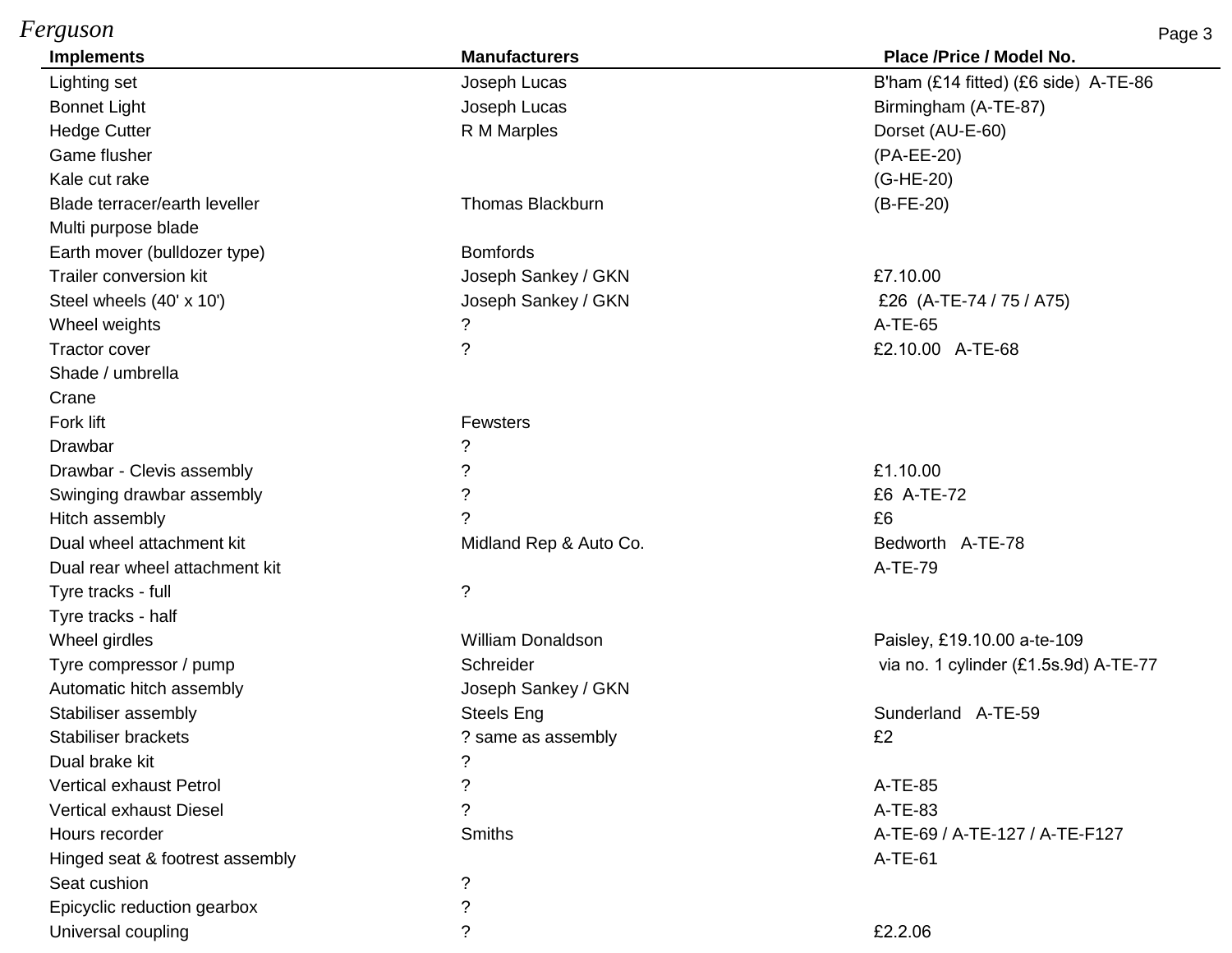| Ferguson                  |                                              | Page 4                                                   |
|---------------------------|----------------------------------------------|----------------------------------------------------------|
| <b>Implements</b>         | <b>Manufacturers</b>                         | Place /Price / Model No.                                 |
| Cab                       | Weathershields                               | Bromley or Bishop St, Birmingham                         |
| Scottish Aviation cab     | Weathershields?                              |                                                          |
| Counterweight hooks       | ?                                            |                                                          |
| Post hole borer           |                                              |                                                          |
| Front mounted weight tray |                                              |                                                          |
| Hay Ladder                | Wellwinch Eng Ltd                            | Sittingbourne                                            |
| Disc harrows              | Thomas Blackburn & Sons                      | Preston (£52) (4-BE-22)                                  |
| Harrow - Disc 5'          | $\mathbf{H}$<br>$\mathbf{H}$                 | Preston                                                  |
| Harrow - Disc 6' Tandem   | $\mathbf H$<br>$\mathbf H$                   | $\mathbf{u}$<br>$(13A-BE-21)$                            |
| <b>Harrow Offset Disc</b> | $\mathbf{H}$<br>$\pmb{\mathsf{H}}$           | $\pmb{\mathsf{H}}$<br>$(G-BE-20)$                        |
| Harrow Spike Tooth        | $\mathbf H$<br>$\mathbf{H}$                  | $\mathbf{H}$                                             |
| Harrow Spike Tooth 2 gang | $\mathbf{H}$<br>$\mathbf{H}$                 | $\mathbf{H}$                                             |
| Harrow Spike Tooth 3 gang | $\mathbf H$<br>$\mathbf{H}$                  | $\mathbf{H}$                                             |
| Disc harrow road wheels   | $\mathbf{H}$<br>$\pmb{\mathsf{H}}$           | $\mathbf{u}$                                             |
| Diesel conversion         | <b>Freeman Saunders</b>                      |                                                          |
| <b>Tractor meter</b>      |                                              | A-TE93                                                   |
| Rotovator                 | Rotary Hose (Hornchurch), then Howard        |                                                          |
| <b>Rotovator Hoe</b>      | Howard                                       |                                                          |
| Width conversion          | Reekie                                       |                                                          |
| Full track conversion     | George Brydon                                |                                                          |
| Epicycle reduction box    |                                              |                                                          |
| <b>Reduction box</b>      | Howard                                       |                                                          |
| Plough 8" 3F              | Rubery Owen Org'n                            | Darlaston, Staffs                                        |
| Plough 10" 2F GP          |                                              | (£35 2F/£23 3F Conv'n)                                   |
| Plough 10" 2F SD          |                                              | Darlaston, Staffs                                        |
| Plough 12" 2F SD          | $\mathbf{H}$<br>$\mathbf{H}$<br>$\mathbf{H}$ | $\mathbf{H}$<br>$\mathbf{H}$                             |
| Plough 12" 2F DD          | Ħ                                            | $\mathbf H$<br>$\mathbf{H}$                              |
| Plough 16" SF             |                                              | $\mathbf{H}$                                             |
| Reversible plough         |                                              | $\pmb{\mathsf{H}}$<br>$\pmb{\mathsf{H}}$<br>$(T-AE-28)$  |
| Reversible plough         | Joseph Sankey / GKN                          | Wellington, Hadleigh, Shropshire.                        |
| Disc plough               | $\mathbf{H}$<br>$\mathbf{u}$<br>$\mathbf{H}$ | 26" diam discs & floating furrow wheel<br>$(2-PE-AE-20)$ |

Disc Plough conversion kit **The Conversion kit Natural Accord Convention** wellington, Hadleigh, Shropshire. Disc PL check strut ass'bly example and the Pressed Steel Paisley Paisley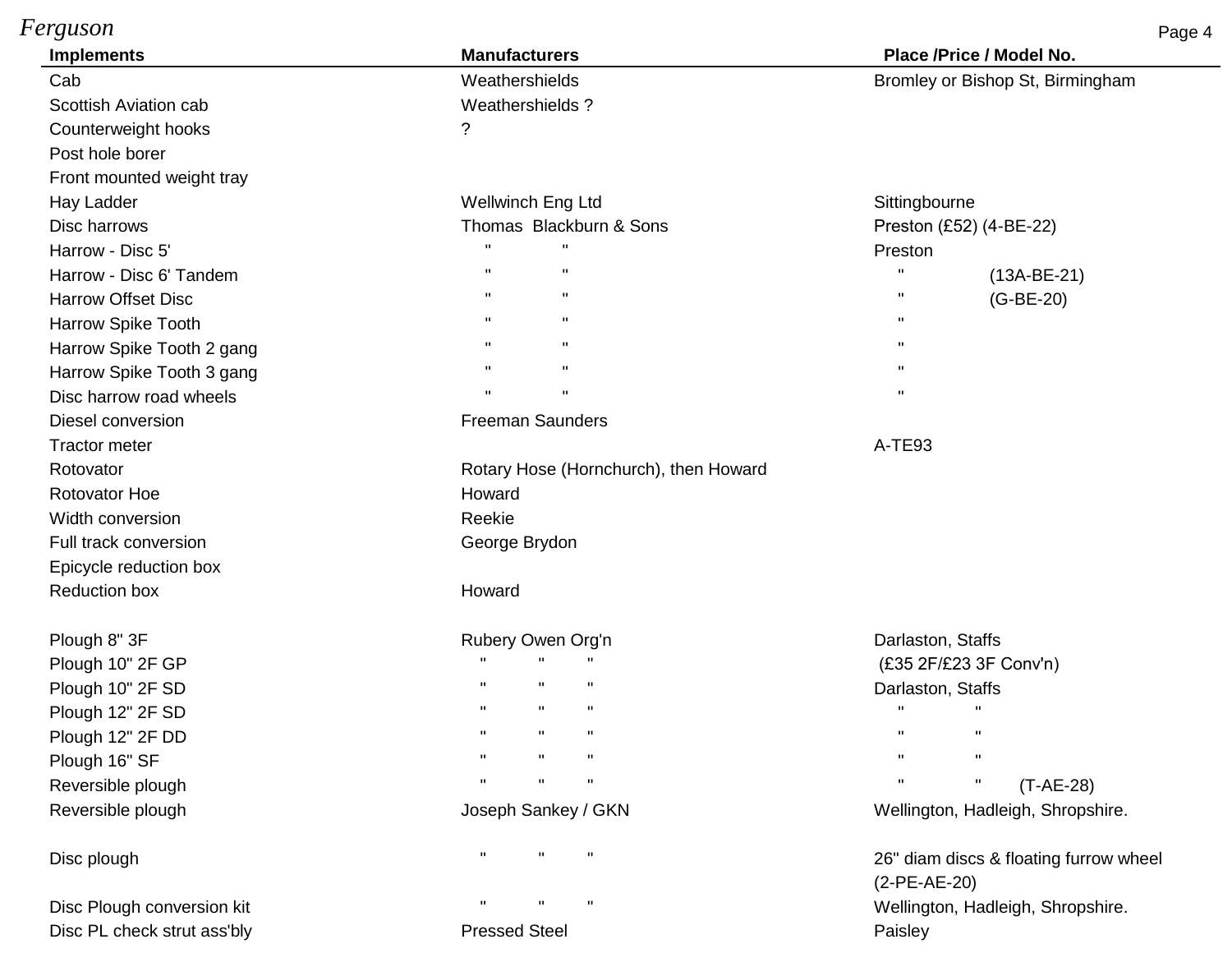| Ferguson                                                                                                       |                            | Page 5                   |                        |
|----------------------------------------------------------------------------------------------------------------|----------------------------|--------------------------|------------------------|
| <b>Implements</b>                                                                                              | <b>Manufacturers</b>       | Place /Price / Model No. |                        |
| Plough conversion set cast iron share                                                                          |                            | £20                      |                        |
| Plough conversion set cast iron share<br>Plough extension to side / rear wheel connection :<br>Twose, Tiverton |                            | £20                      |                        |
|                                                                                                                |                            |                          | Offset plough adaption |
| Front mounted brush                                                                                            | <b>Sturdilux</b>           |                          |                        |
| Side delivery rake                                                                                             |                            | <b>D-EE-20</b>           |                        |
| Trailed grader                                                                                                 |                            |                          |                        |
| Hydrovane Compressor Unit                                                                                      | Hymatic Eng Co             | Redditch (A-UE-20)       |                        |
| Compressor/Pneu'c drill                                                                                        | Armstrong Whitworth        | Coventry                 |                        |
| Tractor prices 1953 : -                                                                                        | Petrol £325 / £435         |                          |                        |
|                                                                                                                | Petrol / TVO £335 / £445   |                          |                        |
|                                                                                                                | Vineyard Petrol £455       |                          |                        |
|                                                                                                                | Vineyard Petrol / TVO £465 |                          |                        |
| Tractor + normal engines                                                                                       | Standard Motor Co.         | <b>Banner Lane</b>       |                        |
| P <sub>3</sub> engine                                                                                          | <b>Perkins</b>             | Peterborough             |                        |